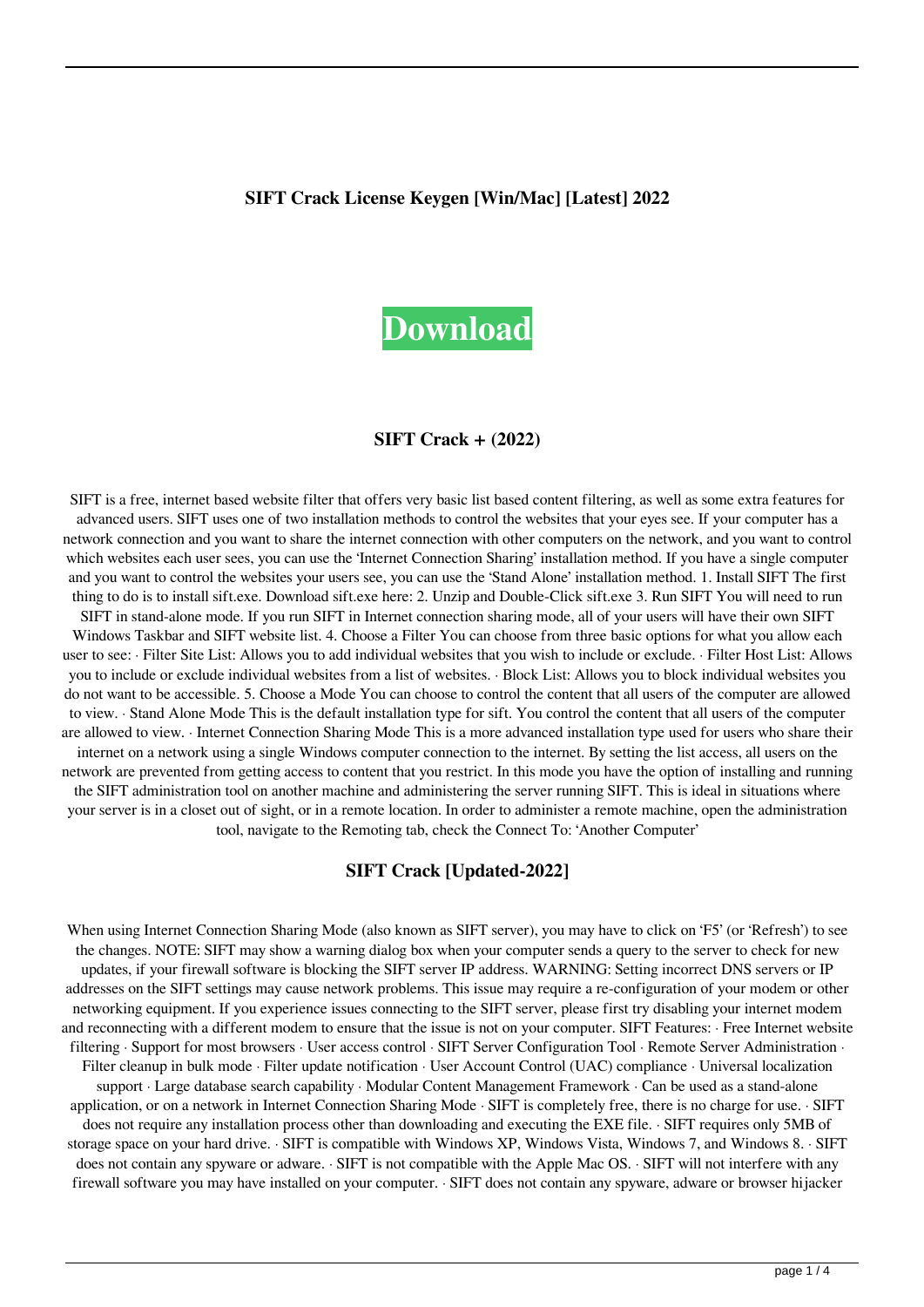and is completely safe to install. · SIFT is a completely free, secure and easy to use Internet website filter. · SIFT does not contain any spyware, adware or browser hijacker and is completely safe to install. · SIFT does not interfere with any firewall software you may have installed on your computer. · SIFT is a completely free, secure and easy to use Internet website filter. · SIFT does not contain any spyware, adware or browser hijacker and is completely safe to install. · SIFT does not interfere with any firewall software you may have installed on your computer. 81e310abbf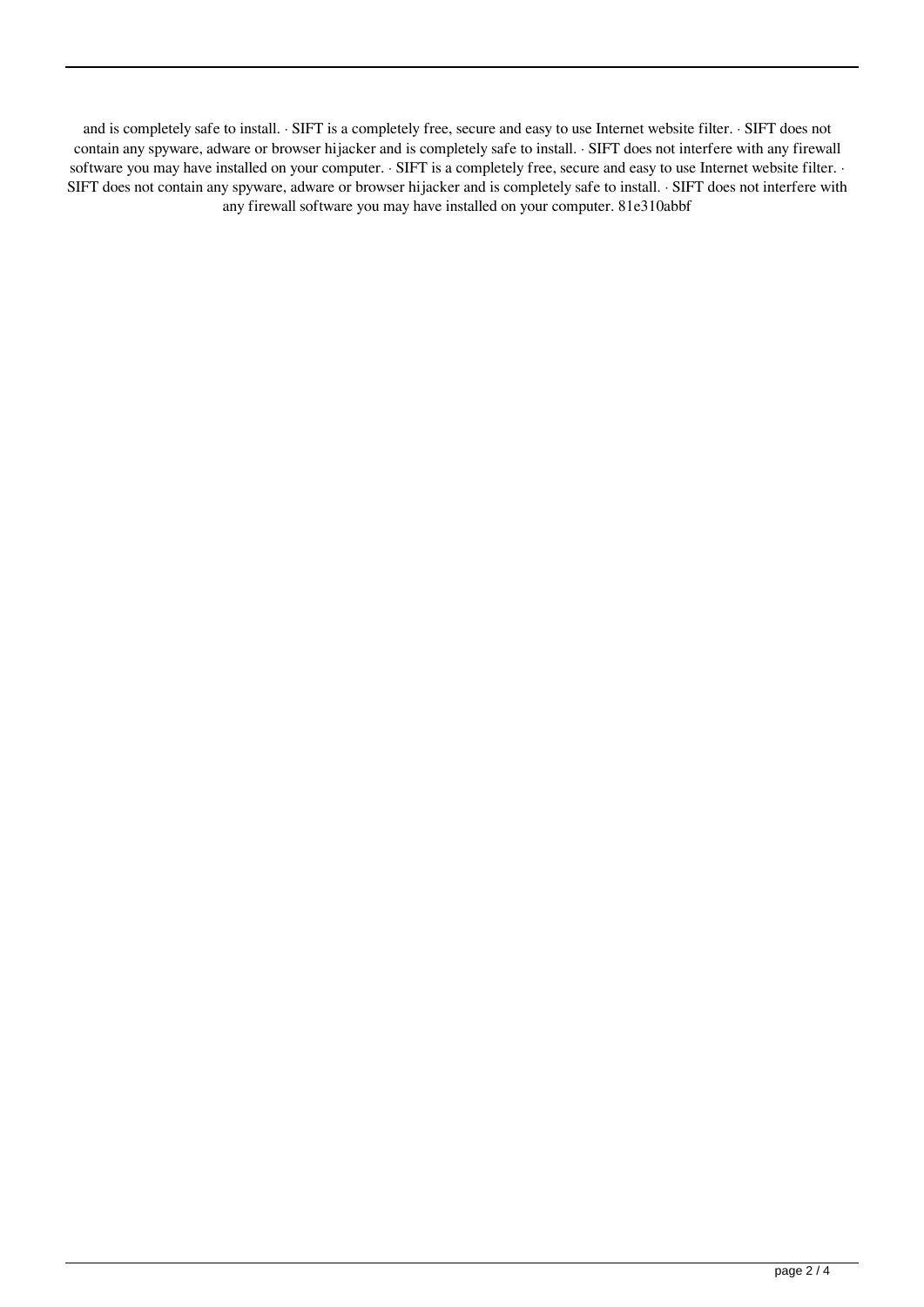## **SIFT Crack + Free Download (April-2022)**

SIFT is an Internet website filter which uses a large collection of websites to allow you to control the content that reaches your eyes. By working closely with the internal structure of Windows, SIFT is compatible with all browsers. SIFT is an Internet website filter which uses a large collection of websites to allow you to control the content that reaches your eyes. By working closely with the internal structure of Windows, SIFT is compatible with all browsers. SIFT is an Internet website filter which uses a large collection of websites to allow you to control the content that reaches your eyes. By working closely with the internal structure of Windows, SIFT is compatible with all browsers. Windows 8, Windows 7, and Windows Server 2012 Network Bandwidth Monitor (NBWM) is an internal program that will allow you to monitor network bandwidth usage for clients within your organization. NBWM comes with various charts and graphs that display current network activity and a list of clients that use the most bandwidth. Note: NBWM is in Beta! There is a "Manage Profile" section on the ribbon bar. You can click this button to create a new custom profile. You can configure profiles to allow access to certain applications, locations, etc. The "Preview" section of the ribbon bar shows thumbnails of the charts and graphs that are configured in the program. You can click to view these thumbnails in their own window. This program is very small and does not require a server. NBWM is in beta and there are known issues with it. Your feedback is very helpful. To install NBWM: 1. Install Windows 8, Windows 7, or Windows Server 2012. 2. Install NBWM. To Uninstall NBWM: 1. On Windows 8, Windows 7, or Windows Server 2012, run the following command in the Command Prompt. 2. On Windows XP or Windows Server 2003, run the following command in the Command Prompt. Surf Usage Monitoring is a free Network Traffic Monitoring tool for real-time bandwidth usage and bandwidth saturation statistics. Surf Usage Monitoring reports on the Internet bandwidth usage of any computer on your network. It displays a graph of the bandwidth used by all computers on your network and allows you to monitor bandwidth saturation (see the RBSNMT profile). How does Surf Usage Monitoring work? Surf Usage Monitoring uses ShaperNet to retrieve real-time traffic statistics for computers on your network. ShaperNet is a UDP traffic shaping program that you

### **What's New In?**

SIFT is designed to be the quickest, easiest way to enable and configure SIFT to suit your needs. SIFT is an Internet website filter which uses a large collection of websites to allow you to control the content that reaches your eyes. By working closely with the internal structure of Windows, SIFT is compatible with all browsers. You can choose to run SIFT in one of two ways:  $\cdot$ Stand Alone Mode This is the default installation type for sift. You control the content that all users of the computer are allowed to view. · Internet Connection Sharing Mode This is a more advanced installation type used for users who share their internet on a network using a single Windows computer connection to the internet. By setting the list access, all users on the network are prevented from getting access to content that you restrict. In this mode you have the option of installing and running the SIFT administration tool on another machine and administering the server running SIFT. This is ideal in situations where your server is in a closet out of sight, or in a remote location. In order to administer a remote machine, open the administration tool, navigate to the Remoting tab, check the Connect To: 'Another Computer' option. If you need to connect as another user on the remote machine, click the Connect As: 'Another User' option and supply your domainusername and password information. SIFT Description: SIFT is designed to be the quickest, easiest way to enable and configure SIFT to suit your needs. SIFT is an Internet website filter which uses a large collection of websites to allow you to control the content that reaches your eyes. By working closely with the internal structure of Windows, SIFT is compatible with all browsers. You can choose to run SIFT in one of two ways: · Stand Alone Mode This is the default installation type for sift. You control the content that all users of the computer are allowed to view. · Internet Connection Sharing Mode This is a more advanced installation type used for users who share their internet on a network using a single Windows computer connection to the internet. By setting the list access, all users on the network are prevented from getting access to content that you restrict. In this mode you have the option of installing and running the SIFT administration tool on another machine and administering the server running SIFT. This is ideal in situations where your server is in a closet out of sight, or in a remote location. In order to administer a remote machine, open the administration tool, navigate to the Remoting tab, check the Connect To: 'Another Computer' option. If you need to connect as another user on the remote machine, click the